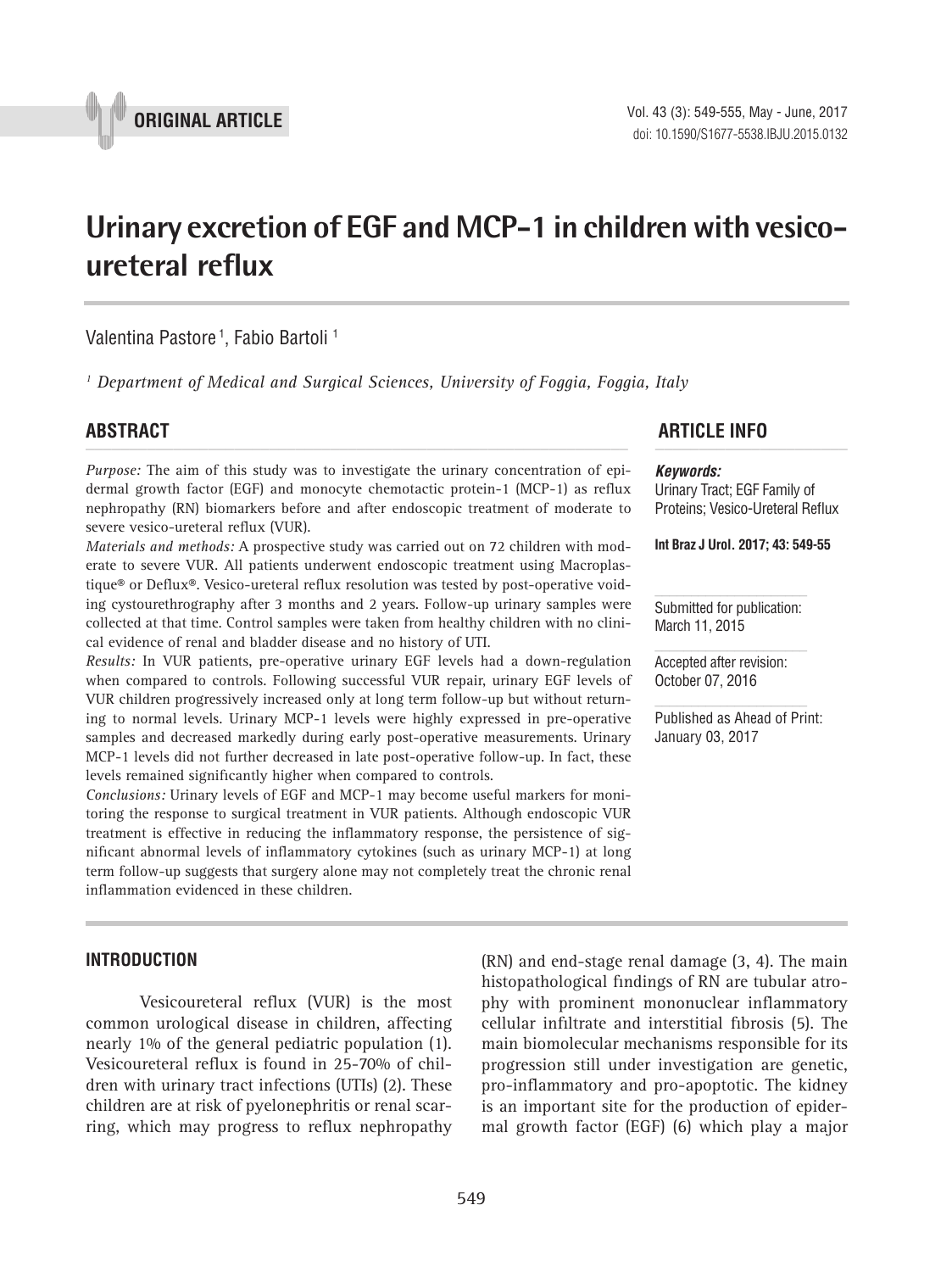role in renal growth modulation and turnover of tubular cells, glomerular hemodynamics, renal metabolism, tubular transport and eicosanoid synthesis (7, 8). Tissue EGF down-regulation has been reported in several chronic renal diseases (8-10), in obstructive (11) and in RN (12). Monocyte chemotactic protein-1 (MCP-1) is a powerful and specific chemotactic and activating factor for circulating monocytes (13). Infiltrating monocytes contribute to a decline in renal function following acute and chronic renal injury (14). Our group has recently shown an inverse relationship between EGF and MCP-1 (decreased EGF and increased MCP-1) tissue expression in obstructive nephropathy (11), with similar findings also reported recently in renal biopsies obtained from nephrectomies secondary to RN (12). Nevertheless, the role of EGF and MCP-1 as biomarkers of renal damage progression isn't totally elucidated and has been the subject of widespread interest in recent years. The aim of the present study was to investigate the role of EGF and MCP-1 urinary levels as biomarkers of RN before and after endoscopic treatment for VUR at long term follow-up.

#### **MATERIALS AND METHODS**

A prospective study was carried out from 2006 to 2012 on 72 children (44 boys and 28 girls) from 1 to 12 years of age (mean  $4 +$ 2.7 years) with primary moderate to severe VUR. Vesico-ureteral reflux was graded according to the International Reflux Study Committee by voiding cystourethrography (VCUG) as moderate (grade III) or severe (grade IV-V). All patients had been started on antibiotic prophylaxis for 1 year before being referred for surgery, unless high grade VUR with recurrent UTIs resistant to prophylaxis coexisted. Informed consent was obtained for endoscopic treatment of VUR, collection of urinary samples and use of medical records for scientific purposes. All the children had been free of UTIs for at least 1 month and all inflammatory indexes (fever, white blood count, c-reactive protein) were normal at the time of treatment or sample collection. None of the children included had abnormal serum creatinine. All patients underwent endoscopic treatment with both Macroplastique® or Deflux®. Vesico-ureteral reflux resolution was tested by post-operative VCUG after 3 months and 2 years. Further follow-up studies included renal ultrasound (US) at 1, 3, 6 and 12 months. All patients continued antibiotic prophylaxis for at least 3 months after endoscopic injection. At US follow-up, 5 asymptomatic children developed transitory urinary obstruction, which was resolved spontaneously within one year in 4 cases. One patient required ureteric reimplantation due to persisting ureterovesical obstruction. Urinary samples were collected at the time of surgical procedure (pre-operative) and at 3 and 24 months after endoscopic treatment (post-operative). Control urinary samples were obtained from 15 children who were free of systemic, renal or inflammatory diseases at the time of urinary collection. Control cases were selected after having enrolled affected children to match them for age and sex. Clinical characteristics of VUR patients included in the study are reported in Table-1.

**Table 1 - Clinical characteristics of vesico-ureteral reflux (VUR) patients included in the study.**

| Clinical Characteristics (number of pts) | Yes | <b>No</b> |
|------------------------------------------|-----|-----------|
| <b>Recurrent UTI</b>                     | 52  | 20        |
| <b>Bilateral VUR</b>                     | 25  | 47        |
| Age range 12-36 months                   | 45  | 27        |
| <b>Severe VUR</b>                        | 49  | 23        |
| Split Renal Function $\leq 40\%$         | 29  | 43        |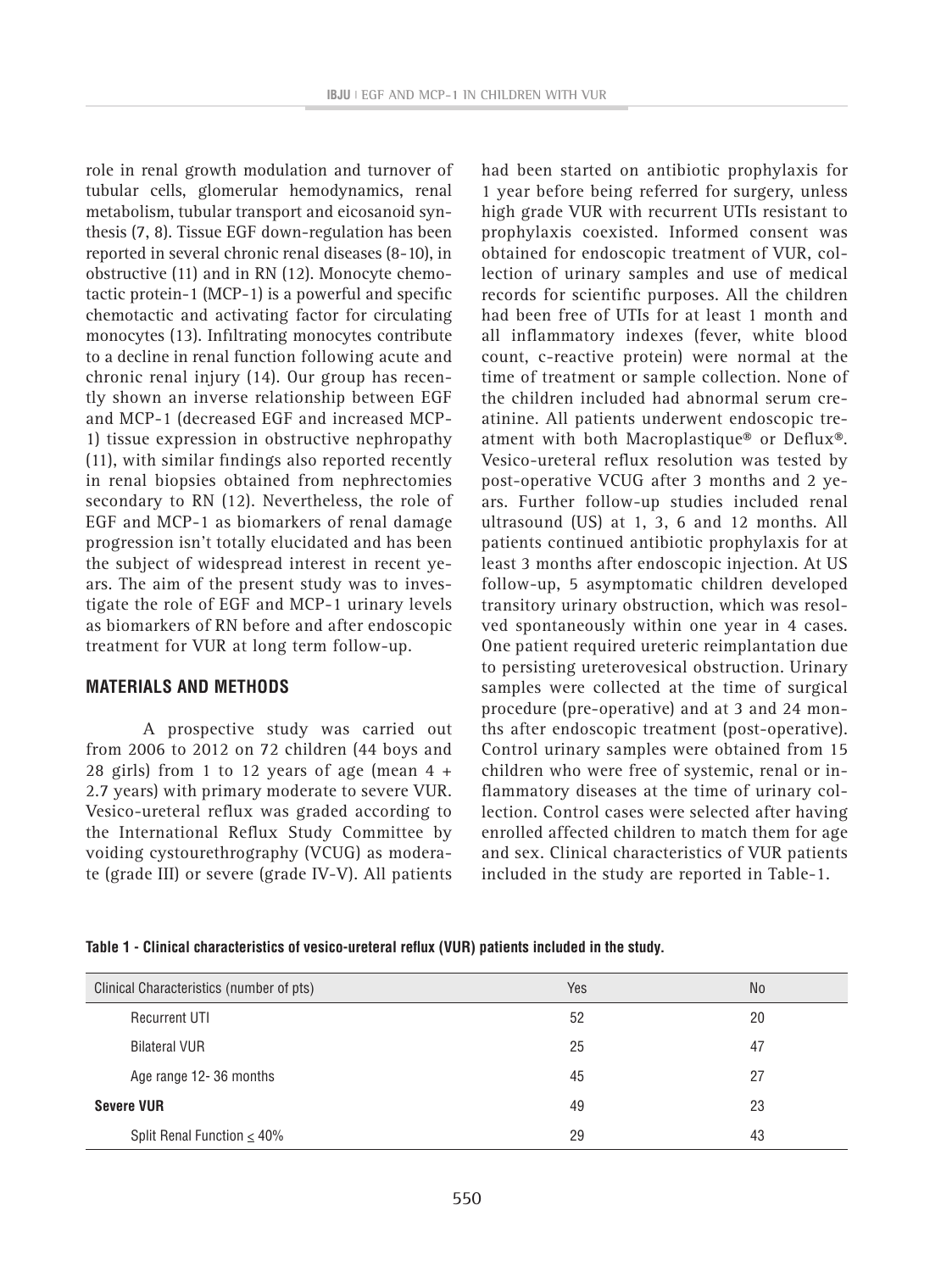**Enzyme-linked immunosorbent assay (ELISA)**

Urinary samples were collected, with patients properly hydrated (on free fluid intake), before and at 3 and 24 months after surgery. Once collected, urinary samples were centrifuged at 10.000rpm x 10 minutes, then stored in a deep freezer at -80°C until tested. Because urinary EGF concentration is significantly higher than that of MCP-1, urinary samples were diluted by 2 and 200 before measurement of urinary concentrations of MCP-1 and EGF respectively. Quantitative measurements were obtained by using a human MCP-1 and EGF ELISA commercial kit (Quantikinine; R&D, Abingdon, UK, and Biotrak; Amersham, UK, respectively), a multiple sandwich solid-phase enzyme immunoassay that used monoclonal antibody raised against human MCP-1 and EGF. ELI-SA sensitivity was 5pg/mL for MCP-1 and 8pg/ mL for EGF. The enzymatic reaction was detected in an automatic microplate photometer (Titertek; Flow Labs, Helsinki, Finland), with MCP-1 and EGF concentrations of unknown samples determined by interpolation into standard curve developed with known amounts of recombinant human MCP-1 and EGF. Urinary MCP-1 and EGF levels were normalized to urinary creatinine excretion and expressed as pg/mg urinary creatinine, respectively. The urinary levels of both EGF and MCP-1 were not only expressed as the ratio of cytokine to urinary creatinine as specifically advised by R&D but also by calculating the EGF/MCP-1 ratio (from now on simply referred to as Ratio). The Ratio was calculated by separately dividing the mean and

SD of EGF and MCP-1, after which each result was multiplied by 100. The final results express RATIO [mean]+[SD] in Arbitrary Unit (AU).

**Example:** RATIO [mean]=EGF [mean] x 100 MCP-1 [mean] RATIO [SD]=EGF [SD] x 100 MCP-1 [SD]

#### **Statistical analysis**

Single extreme values of each group were excluded, with data expressed as mean + SD. Quantitative data were compared among groups by analysis of variance and paired t-test, as appropriate. Correlation coefficients were Pearson's r values. Differences were considered significant when  $p \leq 0.05$ . The study of patient subgroups (age, gender, laterality, grade, UTIs, scars) is not reported in this paper since the number of patients and samples were insufficient to guarantee accurate statistical analysis for these subgroups.

#### **RESULTS**

All numerical results (mean + SD) of urinary levels of EGF, MCP-1 and Ratio are reported in Table-2.

Pre-operative urinary levels of EGF, MCP-1 and Ratio (Figure-1).

Pre-operative urinary levels of VUR patients vs control patients had a significant down- -regulation of EGF (uEGF CTRL vs. uEGF VUR PRE-OP, p=0.044) and up-regulation of MCP-

|                  | EGF pre-op<br>(pg/mL)<br>Mean $\pm$ SD | EGF post-op<br>$3$ (pg/mL)<br>Mean $\pm$ SD            | EGF post-op<br>$24$ (pg/mL)<br>Mean $\pm$ SD                                       | MCP-1 pre-op<br>(pg/mL)<br>Mean $\pm$ SD | MCP-1<br>post-op 3<br>(pg/mL)<br>Mean $\pm$ SD        | MCP-1<br>post-op 24<br>(pg/mL)<br>Mean $\pm$ SD                              | EGF/MCP-1<br>pre-op<br>(AU)<br>Mean $\pm$ SD | EGF/MCP-1<br>post-op 3 (AU)<br>Mean $\pm$ SD           | EGF/MCP-1<br>post-op 24<br>(AU)<br>Mean $\pm$ SD                           |
|------------------|----------------------------------------|--------------------------------------------------------|------------------------------------------------------------------------------------|------------------------------------------|-------------------------------------------------------|------------------------------------------------------------------------------|----------------------------------------------|--------------------------------------------------------|----------------------------------------------------------------------------|
| <b>CTRL</b>      | $790 \pm 190$                          |                                                        |                                                                                    | $85 \pm 57$                              |                                                       |                                                                              | $750 \pm 260$                                |                                                        |                                                                            |
| VUR<br>p= values | $681 \pm 277$<br>$^{\wedge}$ p=0.044   | $489 \pm 251$<br>$^{\wedge}$ p=0.001;<br>$*_{D=0.012}$ | $587 \pm 198$<br>$^{\wedge}$ p=0.031;<br>$^{\star}$ p=0.037;<br>$^{\circ}$ p=0.042 | $194 \pm 128$<br>$^{\wedge}$ p=0.012     | $110 \pm 86$<br>$^{\wedge}$ p=0.047;<br>$*_{p=0.001}$ | $101 \pm 62$<br>$^{\wedge}$ p=0.043;<br>$*_{p=0.001}$ ;<br>$^{\circ}$ p=n.s. | $410 \pm 150$<br>$^{\wedge}$ p=0.001         | $552 \pm 190$<br>$^{\wedge}$ p=0.025;<br>$*_{D=0.003}$ | $600 \pm 140$<br>$^{\wedge}$ p=0.042;<br>$*p=0.0011;$<br>$^{\circ}$ p=n.s. |

**Table 2 - Pre-and post-operative urinary concentration of EGF, MCP-1 and Ratio in control and in vesico-ureteral reflux patients.**

^-Statistical differences with control

\*-Statistical differences between pre-operative and post-operative

°-Statistical differences between post-operative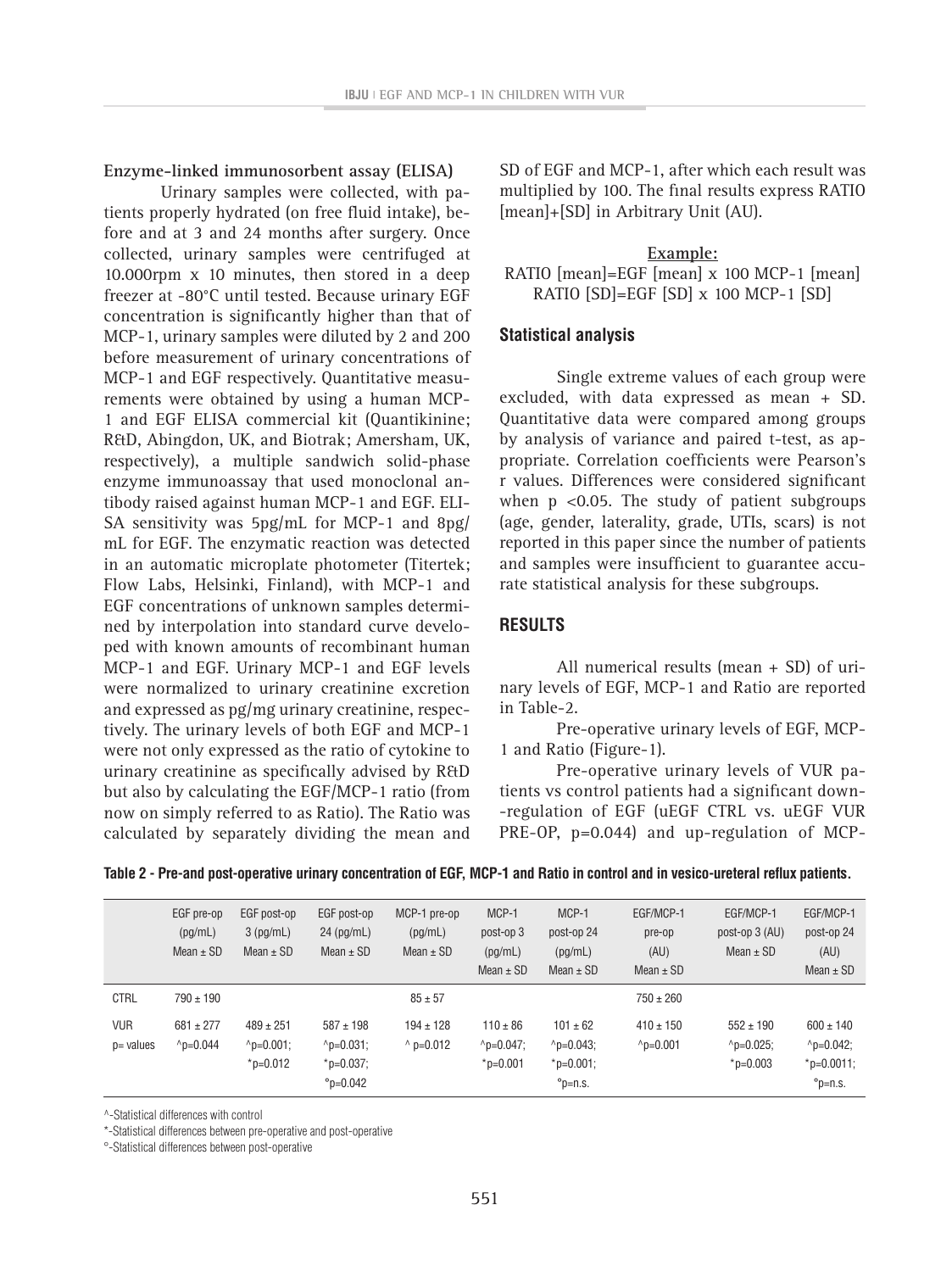1 (uMCP-1 CTRL vs. uMCP-1 VUR PRE-OP, p=0.012). In addition, Ratio values had a marked decrease when compared to controls (Ratio CTRL vs. Ratio PRE-OP VUR, p=0.001). These findings demonstrate a strongly inflammatory response

**Figure 1 - Pre-and post-operative urinary levels of EGF, MCP-1 and Ratio in control and in vesico-ureteral reflux patients.**



and decreased regenerative activity in patients with severe VUR prior to surgical treatment.

Post-operative urinary levels of EGF, MCP-1 and Ratio (Figure-1).

#### **A) EGF**

Unexpectedly, 3-month post-operative urinary EGF levels had a further decrease, which was statistically significant compared to pre-operative values (uEGF VUR PRE-OP vs. uEGF VUR POST-OP-3, p=0.012). However, urinary EGF concentration at 24 months follow- -up demonstrated significant recovery when compared to that at 3 months follow-up (uEGF VUR POST-OP-3 vs. uEGF VUR POST-OP-24, p=0.042), although still lower than controls and PRE-OP (uEGF VUR POST-24 vs. uEGF CTRL, p=0.031; uEGF VUR POST-24 vs. uEGF VUR PRE-OP, p=0.037).

## **B) MCP-1**

Post-operative urinary MCP levels-1 had a marked reduction when compared to pre-operative levels (uMCP-1 VUR PRE-OP vs. uMCP-1 VUR POST-OP-3, p=0.001; uMCP-1 VUR PRE-OP vs. uMCP-1 VUR POST-OP-24, p=0.001). However, despite the initial improvement in MCP-1 concentration, urinary concentrations measured at 24 months follow-up did not differ significantly from those measured at 3 months follow-up (uMCP-1 VUR POST-3 vs. uMCP-1 VUR POST-24, p=n.s). Furthermore, post-operative MCP-1 concentrations at 24 months follow-up remained significantly higher than in controls (uMCP-1 VUR CTRL vs. uMCP-1 VUR POST-24, p=0.043).

#### **C) Ratio**

Ratio measurements at 3 and 24 months follow-up had a clear and constant increase in values (Ratio VUR PRE-OP vs. Ratio VUR POST- -OP-3, p=0.003; Ratio VUR PRE-OP vs. Ratio VUR POST-OP-24, p=0.0011) when compared to pre- -operative urinary Ratio levels. Although the Ratio at 24 months was significantly reduced compared to CTRL, it continued to improve compared to that measured at 3 months follow-up (Ratio VUR POST-OP-3 vs. Ratio VUR POST-OP-24, p=0.04).

Figure-1 summarizes the mean and SD of pre-and post-operative urinary levels of EGF, MCP-1 and Ratio in CTRL and VUR patients.

### **DISCUSSION**

Post-operative results obtained from urinary samples of children with treated VUR clearly demonstrate decreased inflammatory response and a progressively better regenerative/inflammatory Ratio when compared to pre-operative results.

The histological hallmark of RN is chronic inflammation and tubular atrophy (5). The role of EGF as a renal growth factor is well documented in both animal and human studies. MCP-1, a potent and specific chemotactic agent for monocytes, has also been thoroughly investigated in experimental and clinical models of urinary tract obstruction (11). However, there is little data available regarding the changes of these cytokines in patients with RN and, to our knowledge, no reports about their changes before and after VUR endoscopic treatment. Although various studies have investigated tissue expression of EGF and MCP-1 on kidney remnants obtained from nephrectomies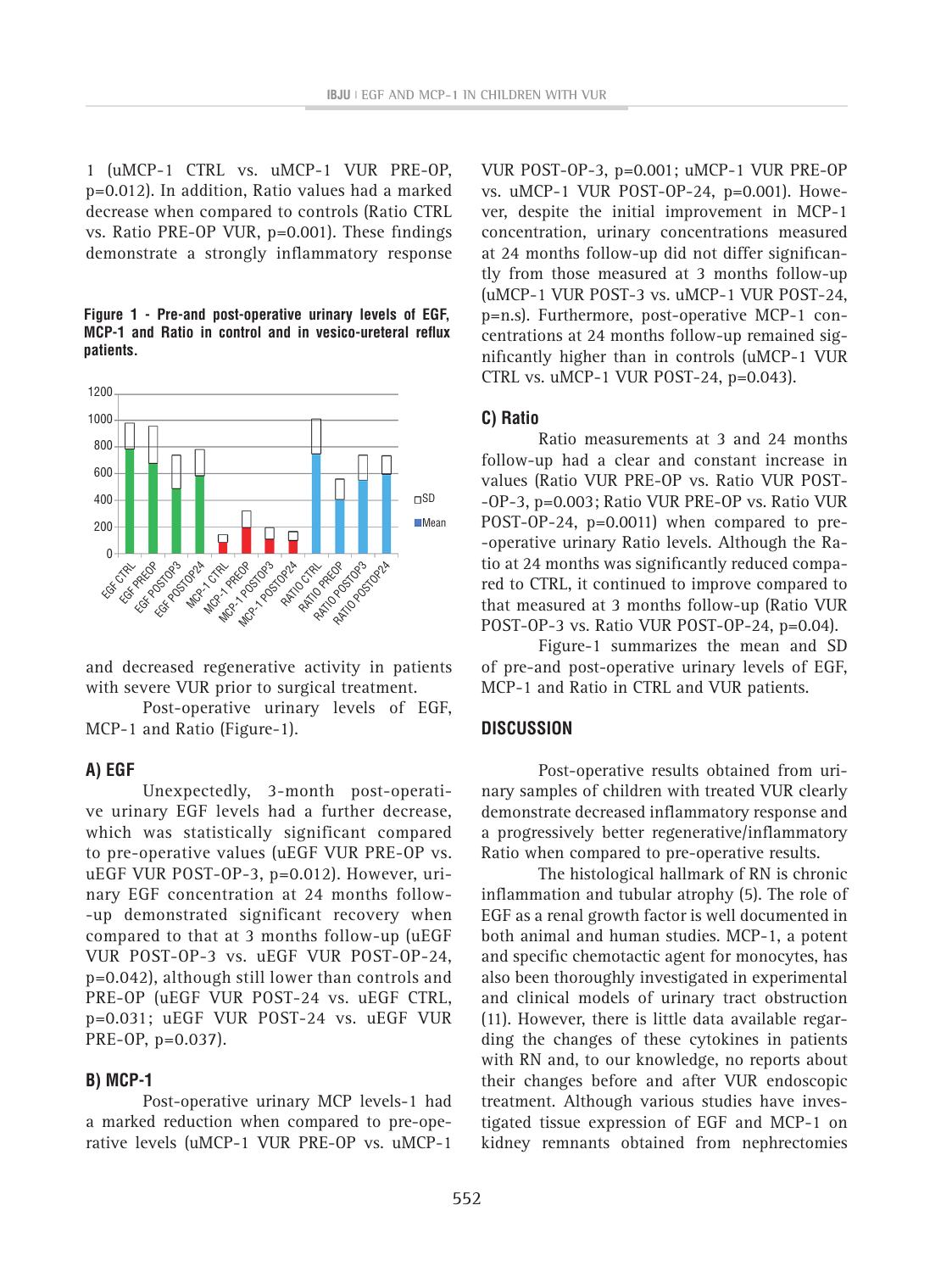of children with severe RN, indicating a significant down-regulation of EGF and upregulation of MCP-1 (12), they failed to answer two questions: 1) are urinary levels of these cytokines useful in clinical practice in the monitoring of renal damage progression in RN? and 2) does surgical treatment of VUR improve RN outcome by decreasing inflammatory response? Our previous studies in children with urinary flow impairment secondary to ureteropelvic junction obstruction demonstrate that both EGF and MCP-1 are useful biomarkers for monitoring renal damage progression before and after surgical repair (14).

The aim of this study was to monitor these biomarkers in patients with VUR who needed endoscopic VUR treatment. In the past 20 years, endoscopic treatment of VUR has become the treatment of choice for all VUR grades, at our Institute as well (15).

We were concerned that the foreign body reaction which invariably takes place in these patients after bulking agent injection could have constituted a bias (16, 17). In fact, although foreign body reaction to bulking agents is important to stabilize the implant, for the purposes of this study it may have increased the urinary concentration of MCP-1. In order to minimize this possible bias, we set the first urinary sample collection at 3 months after endoscopic injection.

Indeed, in patients with RN we observed a pre-operative down-regulation of urinary concentration of EGF when compared to CTRL although, interestingly, even this finding worsened 3 months after VUR treatment. In contrast, urinary EGF levels returned to pre-operative levels at 24 months follow-up. No patient had post-operative EGF urinary concentration returned to normal levels. Urinary MCP-1 levels seem to follow a different pattern. In fact, they are highly expressed in preoperative samples and improved markedly during early post-operative measurement, after which they remain stable on late post-operative follow- -up although still higher than those measured on CTRL samples. It is our opinion that MCP-1 increases mainly as a result of acute tubular damage secondary to VUR , while its prompt reduction following surgical VUR treatment demonstrates a positive anti-inflammatory action of VUR correc-

tion. However, children with treated VUR still have abnormal levels of MCP-1 at long term follow-up. These findings may suggest the presence of chronic renal or urinary inflammation persisting over time.

Furthermore, Ratio analysis provides a clearer view of changes occurring in these children, as this Ratio showed a marked decrease in pre-operative urinary samples and significant improvement in samples obtained at both early and late follow-up. However, post-operative Ratio levels continued to be significantly down-regulated when compared to CTRL, a result which lends further support to the opinion that some forms of poor tubular regeneration or persisting chronic inflammation still continue in these children.

Indeed, it has been demonstrated that in animal models a fibrotic process continues following treatment with progressive renal damage as a consequence of inflammatory response and renal apoptosis (18, 19). The end-point is progressive and chronic fibrosis which, in many cases, produces a hypoplastic kidney or chronic renal failure. The fibrotic response is characterized by thickening of the tubular basement membrane and widespread fiber accumulation in the tubule-interstitial compartment, defined as tubule-interstitial fibrosis (TIF) (20). The pathophysiology of TIF seems to be the response to a range of cellular stress, alteration of cellular death/proliferation and development of renal inflammation. Interleukins are secreted by injured tubular and urinary epithelium in infectious and non-infectious urinary tract conditions (21, 22). IL-6 seems to be associated with the presence of high grade VUR while IL-8 is linked to scar formation (23). Recent studies (24) point to a relationship between kidney injury molecule-1 (KIM-1), a trans-membrane protein and a marker of tubular damage, and severity of scar formation while urinary excretion of Beta 2-microglobin has been tested as a urinary marker of tubular damage and scar formation in VUR patients (25, 26). In addition, MCP-1 and macrophage colony stimulating factor (M-CSF) facilitate the homing of inflammatory cells to areas of tubular damage (27). The cellular death as a consequence of inflammatory response occurs at two levels: first, due to myeloperoxidase release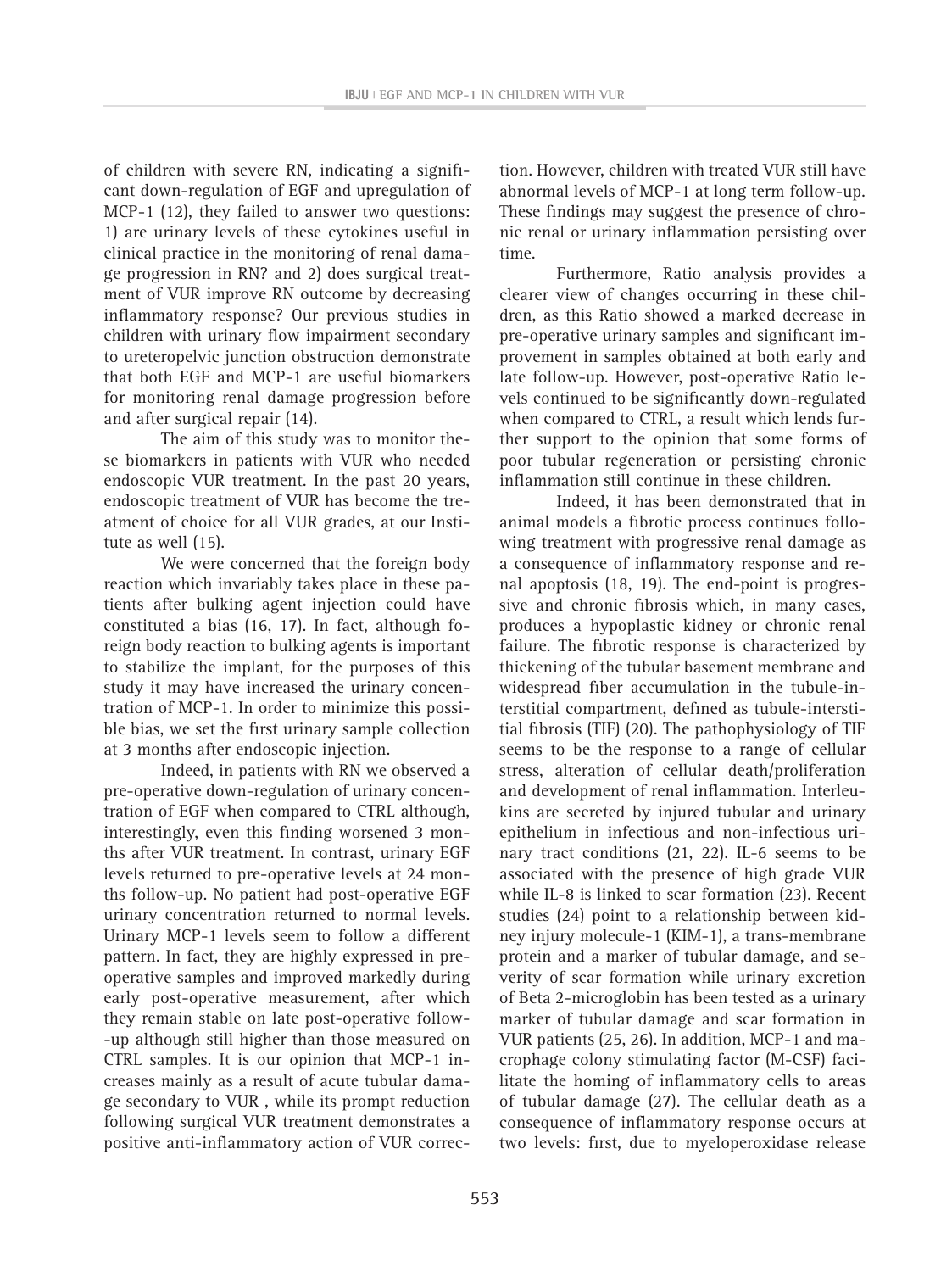by macrophages and neutrophils which catalyzes the production of toxic pro-oxidants such as hypochlorous and nitric acids; and second, due to tumor necrosis factor alpha (TNF-alpha) and Fas Ligand originating from those cells and latterly from the arrival of T-cells. These cytokines constitute the major receptor-triggered apoptotic signals in nephrons following urinary obstruction (28, 29), with a key role also played by transforming growth factor-beta 1 (TGF- $\beta$ 1), regarded as the pro-fibrotic factor "par excellence".

A popular theory suggests that fibrosis occurs through a trans-differentiation process known as epithelial-to-mesenchimal trans-differentiation (EMT) and that TGF-β1 directly induces EMT (this phenomenon has been tested in cultured tubular epithelial cells) especially when EGF is added (30). Therefore, as we have demonstrated in these children, the persistence of abnormal levels of urinary MCP-1, may contribute to maintaining TIF and EMT. From a clinical point of view, our results confirm the need for some medical therapy able to further down-regulate the inflammatory response in the long term follow-up. We are still unable to suggest new drugs useful for this purpose because most of them are still under basic experimental steps. Steroids may be an option but their adverse effects are still a great problem. The main limit of this research is the small number of cases enrolled which has limited the statistical analysis of patient's subgroups. To correct this, we are planning an international multicenter study to confirm the results and to further analyze the clinical significance of our preliminary data.

#### **CONCLUSIONS**

In conclusion, we believe that, in the future, urinary levels of EGF and MCP-1 and above all their Ratio may become useful markers for monitoring response to surgical treatment in VUR patients. Additionally, a multicentric study is needed for better analysis of these urinary biomarkers in patient subgroups, particularly in relation to the presence of renal scars. Although endoscopic treatment of VUR is effective in significantly reducing the inflammatory response triggered by VUR, the persistence at long term follow-up of ab-

normal levels of inflammatory cytokines suggests that successful surgery alone may not completely treat the chronic renal inflammation evident in these children. The development of new, effective and minimally toxic medical therapies able to modulate the cascade of inflammatory, apoptotic and pro-fibrotic events occurring in VUR is the next challenge to be faced.

## **CONFLICT OF INTEREST**

None declared.

# **REFERENCES**

- 1. Arant BS Jr. Vesicoureteric reflux and renal injury. Am J Kidney Dis. 1991;17:491-511.
- 2. Cosentino M, Caffaratti J, Bujons A, Garat JM, Villavicencio H. Vesico-ureteral reflux, endoscopic management. Arch Argent Pediatr. 2013;111:349-52.
- Silva JM, Santos Diniz JS, Marino VS, Lima EM, Cardoso LS, Vasconcelos MA, et al. Clinical course of 735 children and adolescents with primary vesicoureteral reflux. Pediatr Nephrol. 2006;21:981-8.
- 4. Faust WC, Diaz M, Pohl HG. Incidence of post-pyelonephritic renal scarring: a meta-analysis of the dimercapto-succinic acid literature. J Urol. 2009;181:290-7.
- 5. Fillion ML, Watt CL, Gupta IR. Vesicoureteric reflux and reflux nephropathy: from mouse models to childhood disease. Pediatr Nephrol. 2014;29:757-66.
- 6. Singh B, Coffey RJ. Trafficking of epidermal growth factor receptor ligands in polarized epithelial cells. Annu Rev Physiol. 2014;76:275-300.
- 7. Harris RC. Potential physiologic roles for epidermal growth factor in the kidney. Am J Kidney Dis. 1991;17:627-30.
- 8. Tang J, Liu N, Zhuang S. Role of epidermal growth factor receptor in acute and chronic kidney injury. Kidney Int. 2013;83:804-10.
- 9. Gesualdo L, Di Paolo S, Calabró A, Milani S, Maiorano E, Ranieri E, et al. Expression of epidermal growth factor and its receptor in normal and diseased human kidney: an immunohistochemical and in situ hybridization study. Kidney Int. 1996;49:656-65.
- 10. Fanos V, Pizzini C, Mussap M, Benini D, Pleban M. Urinary epidermal growth factor in different renal conditions in children. Ren Fail. 2001;23:605-10.
- 11. Grandaliano G, Gesualdo L, Bartoli F, Ranieri E, Monno R, Leggio A, et al. MCP-1 and EGF renal expression and urine excretion in human congenital obstructive nephropathy. Kidney Int. 2000;58:182-92.